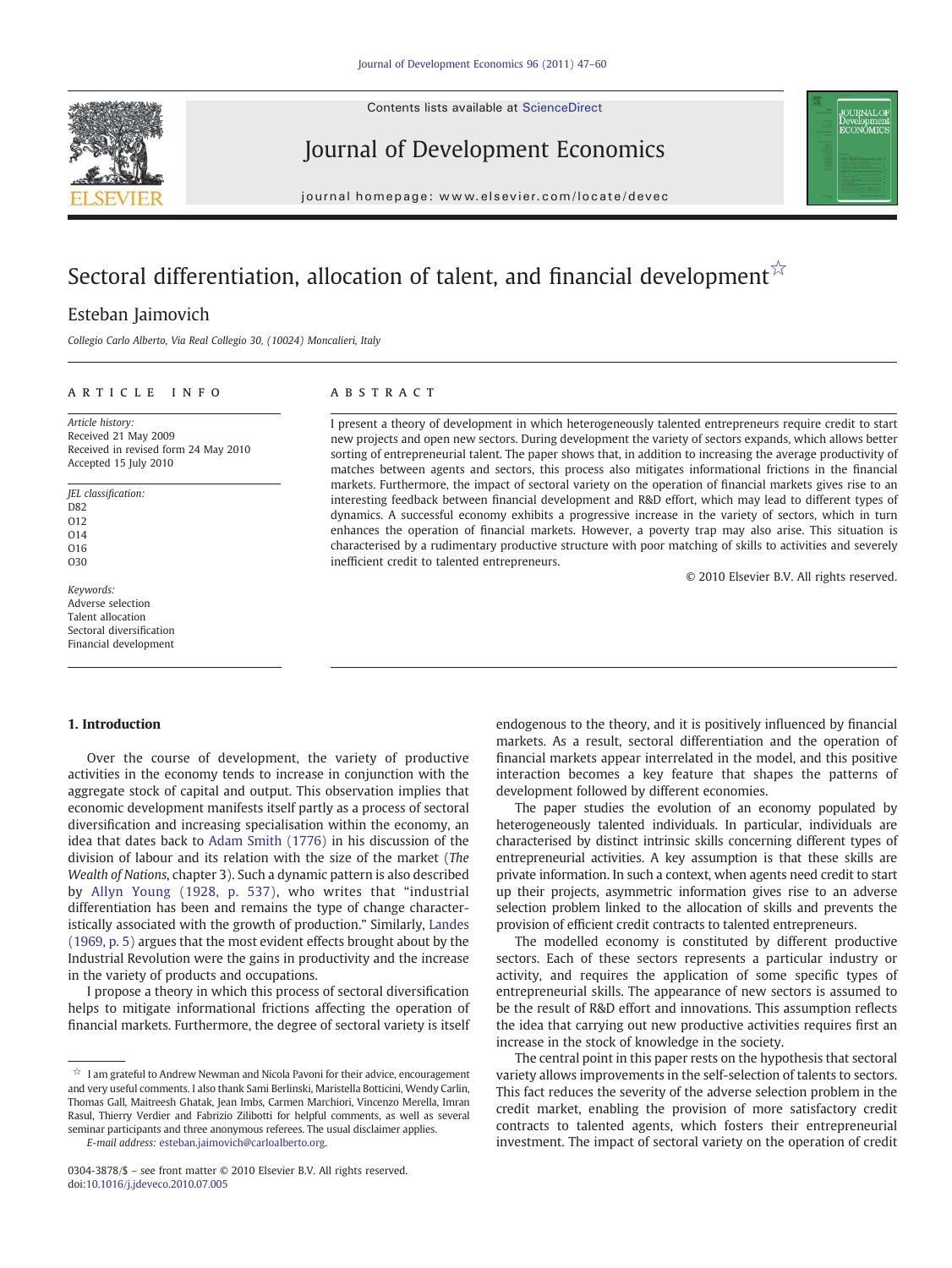market, in turn, gives rise to a positive feedback between financial development and innovation activities. Entrepreneurs are the agents who put innovations into practice in the economy. This means that the return to entrepreneurial investment is what ultimately determines the size of the market for innovations and the returns to R&D effort. As a result, when talented entrepreneurs receive better credit contracts this also raises the incentives to undertake R&D, while higher investment in R&D contributes to financial development (by expanding the variety of sectors and enabling better sorting).

Based on this setup, I present two main findings. First, there is a static efficiency result related to the degree of sectoral diversification: a larger variety of sectors helps to lessen the informational frictions in the credit market affecting talented entrepreneurs. In particular, given the heterogeneity of skills, sectoral variety allows better matching of agents to activities, which in turn raises the quality of the pool of credit applicants. In that regard, adverse selection here stems from an underlying problem of relative scarcity of sectors, because this hinders the efficient sorting of (unobservable) talents. When the variety of sectors is limited, a large number of agents have no other choice but to specialise in activities for which they might not be exceptionally talented. Asymmetric information concerning skills, in turn, spreads the negative consequences of low-productivity matches to other sectors in the economy, since it prevents the (ex-ante) screening of heterogeneous agents in the credit market. In other words, those agents who are not able to exploit their advantage inflict a negative externality (through the adverse selection problem) on those who, in principle, could exercise fully their intrinsic skills.

Second, from a dynamic perspective, the paper shows that some economies might follow successful development paths, while others might get trapped in an underdevelopment equilibrium. In the former case, development is characterised by a continuous process of sectoral differentiation. In addition, alongside development and expanding diversification, the allocation of talent improves and, concomitantly, the adverse selection problem preventing talented entrepreneurs from receiving efficient credit contracts is progressively mitigated. On the other hand, in the poverty trap, economies exhibit a rudimentary productive structure, with few active industries, and highly inefficient financial institutions. In that sense, the poverty trap is the result of a general organisational failure in the economy, leading to the collapse of several markets.

The idea that the efficiency of the credit market may be influenced and by agents' payoffs in other markets of the economy is already present in [Ghatak et al. \(2007\)](#page--1-0). In particular, their model exploits an interesting general equilibrium feedback between the credit market and the labour market: when the economy is able to provide high wages, low-quality entrepreneurs find themselves better off selling their labour in the market. As a result, as a side effect, high wages help to "clean" the pool of credit applicants, reducing informational frictions and enabling better operation of the credit market which in turn helps in sustaining high wages.<sup>1</sup>

Like Ghatak et al., I study the sorting of talents in a context of informational asymmetries. A new aspect of my model is that it integrates the ensuing credit market imperfection within a multisectoral endogenous growth model. Innovation and the expansion of the set of activities in the economy become thus key features of the model, since they allow an improved sorting of skills to sectors. Two new findings result from my model compared to Ghatak et al. First, it shows that innovation improves the assignment of skills, which in turn feeds back on innovation by increasing the returns to R&D. Second, it highlights a new role for the innovation process, very different from the one traditionally stressed in the growth literature. Innovations are not only desirable because they directly augment the

productivity of inputs, but also because they may help to mitigate frictions in financial markets. From that perspective, this paper is also contributing to the literature on sectoral variety and growth by proposing an additional channel whereby increased variety promotes development.2

Sectoral diversification as a factor leading to financial development is also studied by [Acemoglu and Zilibotti \(1997\)](#page--1-0). They propose a growth model with technological indivisibilities where the degree of market incompleteness tends to disappear with capital accumulation, allowing better risk sharing of idiosyncratic shocks and, thus, further enhancing capital accumulation by risk-averse entrepreneurs. In my model, although financial development is aided by the level of sectoral diversification too, this is the result of a different mechanism: the alleviation of agency costs faced by talented entrepreneurs as the sorting of skills to activities improves when the variety of sectors expands. In a related contribution, [Acemoglu and Zilibotti \(1999\)](#page--1-0) study the evolution of informational asymmetries and agents' performances over the development path. However, they focus on how a society manages to provide correct incentives to agents, and how incentives may become more effective as an economy grows. My paper instead studies how the assignment of heterogeneous skills evolves during development in a context of endogenous variety expansion.

Finally, the present paper is also closely related to the literature on financial market imperfections and poverty — e.g., [Banerjee and](#page--1-0) [Newman \(1993\), Galor and Zeira \(1993\), Piketty \(1997\), Aghion and](#page--1-0) [Bolton \(1997\), Lloyd-Ellis and Bernhardt \(2000\), Mookherjee and Ray](#page--1-0) [\(2002\), and Ghatak and Jiang \(2002\).](#page--1-0) These articles stress the influence of wealth distribution on the dynamic behaviour of the economy when agency costs lead to credit rationing. My paper contributes to this literature mainly through two different channels. It first provides an alternative micro-founded explanation (involving multiple sectors and multi-market interactions) of why agency costs in the credit market may arise in a developing economy. Secondly, it is able to generate dynamics whereby these agency costs are alleviated as an economy develops and sectoral diversification takes place.

Section 2 describes the basic setup of the model. [Section 3](#page--1-0) studies the static equilibrium of the economy; in particular it analyses the entrepreneurs' optimal choice in the presence of adverse selection. [Section 4](#page--1-0) introduces the innovation activities into the model, which endogenises the variety of sectors in the economy. [Section 5](#page--1-0) proceeds to the dynamic analysis of this economy. [Section 6](#page--1-0) discusses an important extension to the basic model. [Section 7](#page--1-0) presents and discusses some stylised facts consistent with the main predictions of the model. [Section 8](#page--1-0) concludes. Omitted proofs are provided in the Appendix.

#### 2. Environment

The paper considers a small economy enjoying full access to international financial markets. Life evolves over a discrete-time infinite horizon,  $t = \{0, 1, \ldots, \infty\}$ . In each period t a single-period lived continuum of agents with mass normalised to 1 is alive.

There exists in the economy a continuum of sectors indexed by the letter  $i \in [0, 1]$ . Each sector *i* represents a particular industry where a final good may be produced. The set of sectors [0, 1] is constant over time; however, not all sectors are necessarily active at any moment in

 $1$  See also [De Meza and Webb \(2000\)](#page--1-0) for another model where agents' outside options influence the efficiency of the credit market. Unlike [Ghatak et al. \(2007\)](#page--1-0), though, in their paper the value of agents' outside options are exogenously set.

<sup>&</sup>lt;sup>2</sup> Sectoral differentiation has traditionally been considered to raise aggregate productivity by two distinct channels: 1) permitting the exploitation of economies of scale through increasing specialisation (e.g., [Smith, 1776; Young, 1928; Romer, 1990;](#page--1-0) [Yang and Borland, 1991; Jones, 2008\)](#page--1-0); 2) enabling heterogeneously skilled agents to obtain a better match (e.g., [Rosen, 1978; Miller, 1984; Kim, 1989](#page--1-0)). The contribution of this paper to that literature is then to show that sectoral differentiation brings about an additional positive effect on growth via improved sorting, because an increasing variety of activities helps to lessen the negative consequences of adverse selection linked to the allocation of skills.